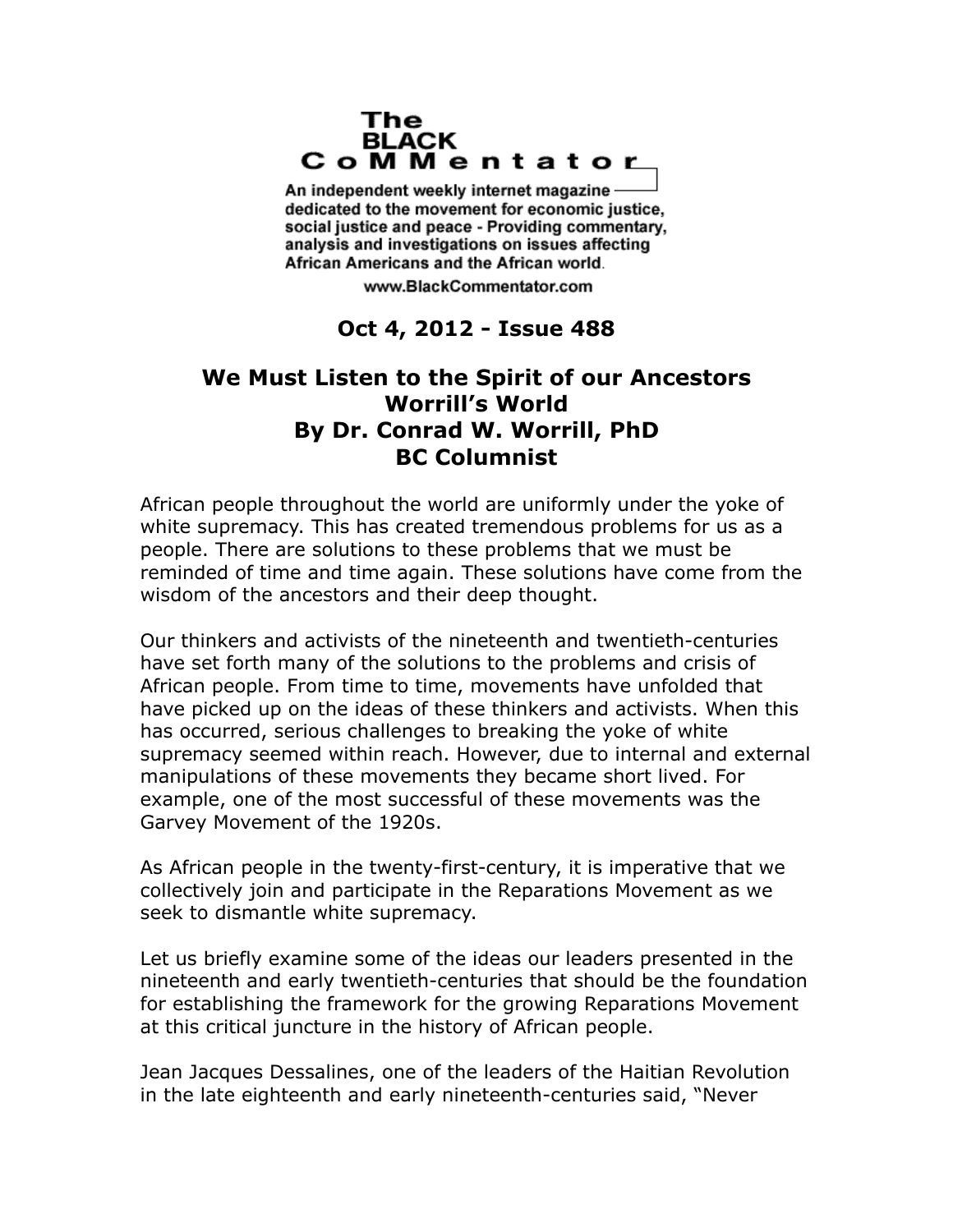again shall a colonist, or European, set his foot upon this territory with the title of master or proprietor. This resolution shall henceforward form the basis of our constitution."

Henry Highland Garnet, a min-nineteenth-century Black Nationalist thinker and organizer explained, in the following statement that African people need "…a grand center of Negro nationality, from which shall flow the streams of commercial, intellectual, and political power which shall make colored people respected everywhere."

Martin Robeson Delany, Harvard trained physician of the midnineteenth-century and leading Black Nationalist espoused, "We must act for ourselves - We are a nation within a nation; as the Poles in Russia, the Hungarians in Austria, the Welsh, Irish, and Scotch in the British dominions. But we have been, by our oppressor, despoiled of our purity, and corrupted in our native characteristics, so that we have inherited their vices and but few of their virtues, leaving us really a broken people."

Edward Wilmot Blyden, a leading educator and Pan Africanist of the mid and late nineteenth-centuries said, "We need some African power, some great center of the race where our physical, pecuniary, and intellectual strength may be collected. We need some spot where such an influence may go forth in behalf of the race as shall be felt by the nations. We are now so scattered and divided that we can do nothing… So long as we remain thus divided, we may expect imposition… An African nationality is our great need… We must build up Negro States; we must establish and maintain the various institutions."

One of the greatest Pan Africanist and Black Nationalist leaders of the twentieth-century, Marcus Mosiah Garvey succinctly states, "Africa for the Africans at home and abroad."

Another great Black Nationalist leader of the twentieth-century, the Honorable Elijah Muhammad challenged that "we must do for self."

Professor Joseph Harris in commenting on the work of William Leo Hansberry, one of our leading authorities on African History in the twentieth-century said, "Hansberry realized that the African students not only had to contend with life in this racist country, but that they also had the obligation to return to their countries with both the skills acquired at Howard and an Afrocentric perspective of their heritage."